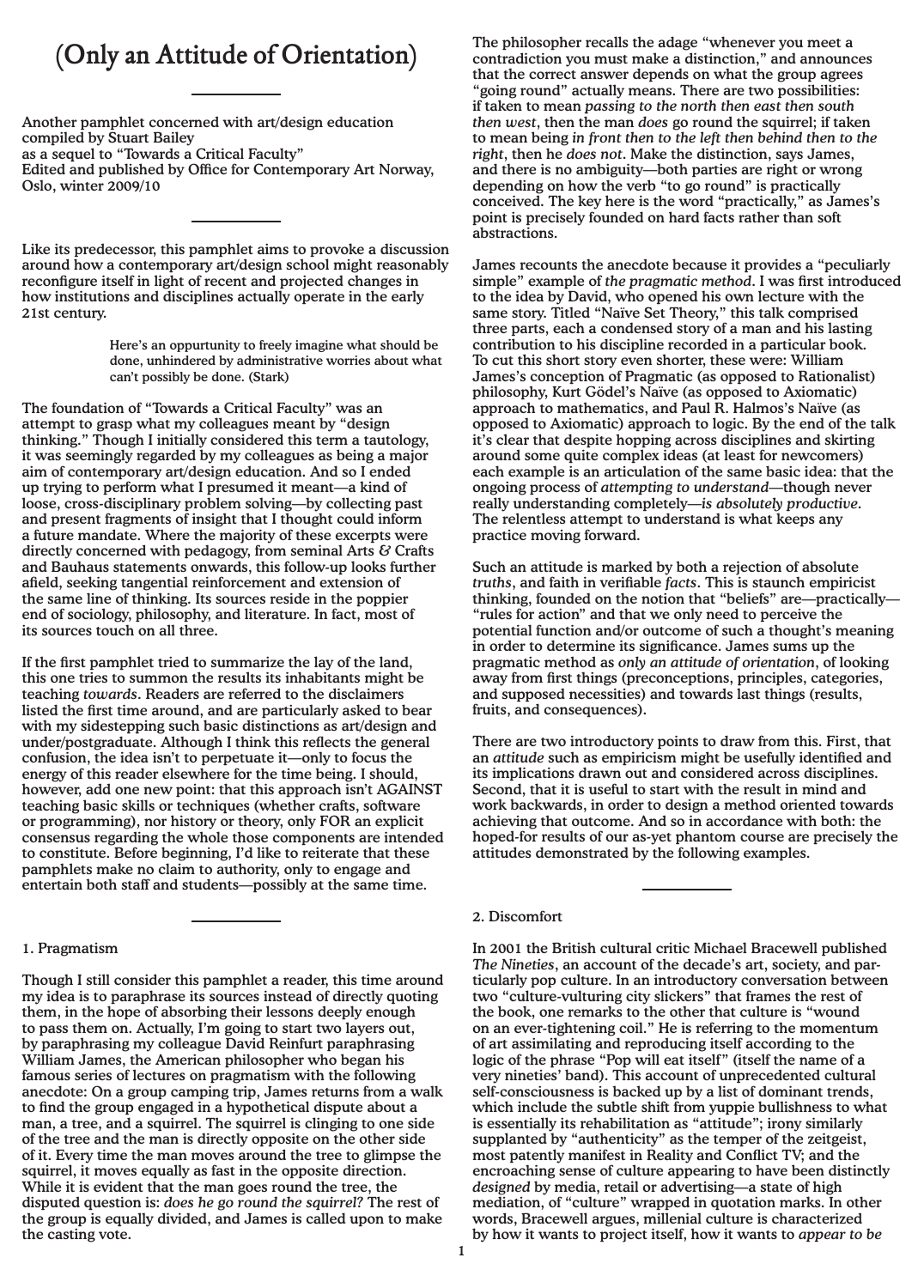rather than just *being what it is*, and that this gap between appearance and actuality is widening.

Largely assembled from a collection of concise, diverse profiles originally written for a variety of style and Sunday supplement magazines during the decade itself, *The Nineties* operates at an odd speed. The book combines the immediacy and involvement of real-time journalism with the delay and detachment of reflective commentary. Its affairs remain too recent—and their effects too tangible—to be considered at a remove, as "history." Seen in relation to a school with an obvious stake in contemporary culture, then, what we might call *The Nineties*' keen disinterest in immediate history offers a working model, an editorial premise applied in order to gauge the condition from within—or as close as seems reasonably possible.

One of Bracewell's more vivid conceits is to isolate "frothy coffee" as the decade's all-purpose signifier, one of a few infantile treats he suggests amount to the "Trojan Horse of cultural materialism." On reading this, a friend noted the not unlikely scenario of reading about what he calls the "Death by Cappucino effect" while drinking a cappucino, and it occurred to me that in an art/design school, such discomfiting selfawareness might be harnessed towards realizing a sense of "criticism" more pertinent than merely discussing someone else's work within the confines of its disciplinary vacuum. A "criticism," rather, that refers to the ability and inclination to confront, engage with, and communally discuss a subject as it happens—whether a piece of work, a cultural condition, or the relation between one and the other. The end of Bracewell's summary seems to call for as much, diagnosing the cumulative outcome of the nineties as "post-political," a state of impotence characterized by a "Fear of Subjectivity." Slavoj Žižek similarly evokes a state where reflection and reflexivity have been undermined to such an extent that "it's easier to imagine the end of the world than the end of Capitalism." The aim of this exercise would be to nurture this critical attitude towards reinstating a more athletic sense of agency.

In his essay "Cybernetics and Ghosts," Italo Calvino describes the fundamental generosity of literature that deliberately sets out to disorient its reader. He suggests that by means of recursion, involution, and other heady techniques of metafiction, the labyrinthine constructions of such as Alain Robbe-Grillet and Jorge Luis Borges lead away from any comfortable sense of narrative continuum, and that the effort of maintaining a mental grasp on the writing, of constantly reorienting oneself to cope, constitutes its own particular aesthetic experience. Such experience has obvious pedagogical implications, and Calvino himself referred to such techniques as a kind of "training for survival."

#### 3. Definition

Calvino is essentially describing (and promoting) the process of making a form strange in order to resist both one's own preconceptions and the weight of others' opinions. ("Make it new," as Ezra Pound famously translated Copernicus.) A usefully exaggerated example of this is Semantic Translation, a poetic technique conceived by Polish writer, film-maker and publisher Stefan Themerson, which manages to be at once ferociously ironic and straight-facedly hilarous. According to its inventor, Semantic Poetry Translation, is "a machine made using certain parts of my brain" which was demonstrated most prominently in a novella, *Bayamus*. In essence, SPT takes a grey area of meaning and attempts to pinpoint it, to clarify it. Themerson introduces the process as an attempt to reclaim poetry from the mouths of "political demagogues," who in the twentieth century began to adopt the tools of poets—repetition, alliteration, etc.—towards their own dubious ends. The idea is to restore emptied-out words, clichés and platitudes with their fullest, specific meanings by supplanting them with their precise, verbose dictionary definitions. The method is usually demonstrated by comparing

existing poems or songs with a semantically translated version, although the technique extends to prose, and Themerson generally writes with the same deadpan scientific demeanour.

But Semantic Translation is more double-edged than this brief description suggests. Although it is *ostensibly* an attempt to reclaim the "truth" behind words, the proposition is essentially ironic, not proselytizing. It's more accurate to say that Themerson is after the truth about "truth," that at best "truth" is more accurately "belief," and that beliefs should be treated with the utmost suspicion. One of the great benefits of the technique is to be reminded that "the world is more complicated than the language we use to talk about it." The nature of reading through the pedantic extent of a piece of Semantic Translation is to experience language made strange, to perceive both its technical depth and its limitations. Themerson referred to the process as "scratching the form to reveal the content."

In an astute summary of Themerson's intentions, curator Mike Sperlinger recently noted that all the talk of "clarification of meaning" is essentially parodic. The clarification that is *actually* happening, he suggests, is that it's *impossible* to "truly" clarify meaning because "meaning is always going to escape and proliferate." I had this in mind when recently asked to write a definition of "Graphic Design" for a new *Design Dicitonary*, an opportunity I used to attempt a discipline-specific overview with the same candid spirit as Bracewell's culture-wide *Nineties*, i.e. to summarize the general landscape as plainly and accurately as possible, as opposed to the verision a school administration would have its customers (whether conceived as parents or students) believe. Here's an excerpt:

> Rather than the way things work, Graphic Design is still largely (popularly) perceived as referring to the way things look: surface, style, and increasingly, spin. It is written about and documented largely in terms of its representation of the zeitgeist. In recent decades, Graphic Design has become associated foremost with commerce, becoming virtually synonymous with corporate identity and advertising, while its role in more intellectual pursuits is increasingly marginalized. Furthermore, through a complex of factors characteristic of late capitalism, many of the more strategic aspects of Graphic Design are undertaken by those working in "middle-management" positions, typically Public Relations or Marketing departments. Under these conditions, those working under the title Graphic Designer fulfill only the production (typesetting, page makeup, programming) at the tail-end of this system.

On the other hand, in line with the ubiquitous fragmentation of post-industrial society into ever-smaller coteries, there exists an international scene of Graphic Designers who typically make work independent of the traditional external commission, in self-directed or collaborative projects with colleagues in neighboring disciplines. Such work is typically marked by its experimental and personal nature, generally welldocumented and circulated in a wide range of media. As these two aspects of Graphic Design—the overtly commercial and the overtly marginal—grow increasingly distinct, this schizophrenia renders the term increasingly vague and useless. At best, this implies that the term ought always to be distinctly qualified by the context of its use.

Clearly this definition of "Graphic Design" is not very definitive. In fact, the meaning leaks so much that I have a hard time imagining the term it elaborates being usefully applied at all. In considering how the recognition and articulation of this

<sup>4.</sup> Other schools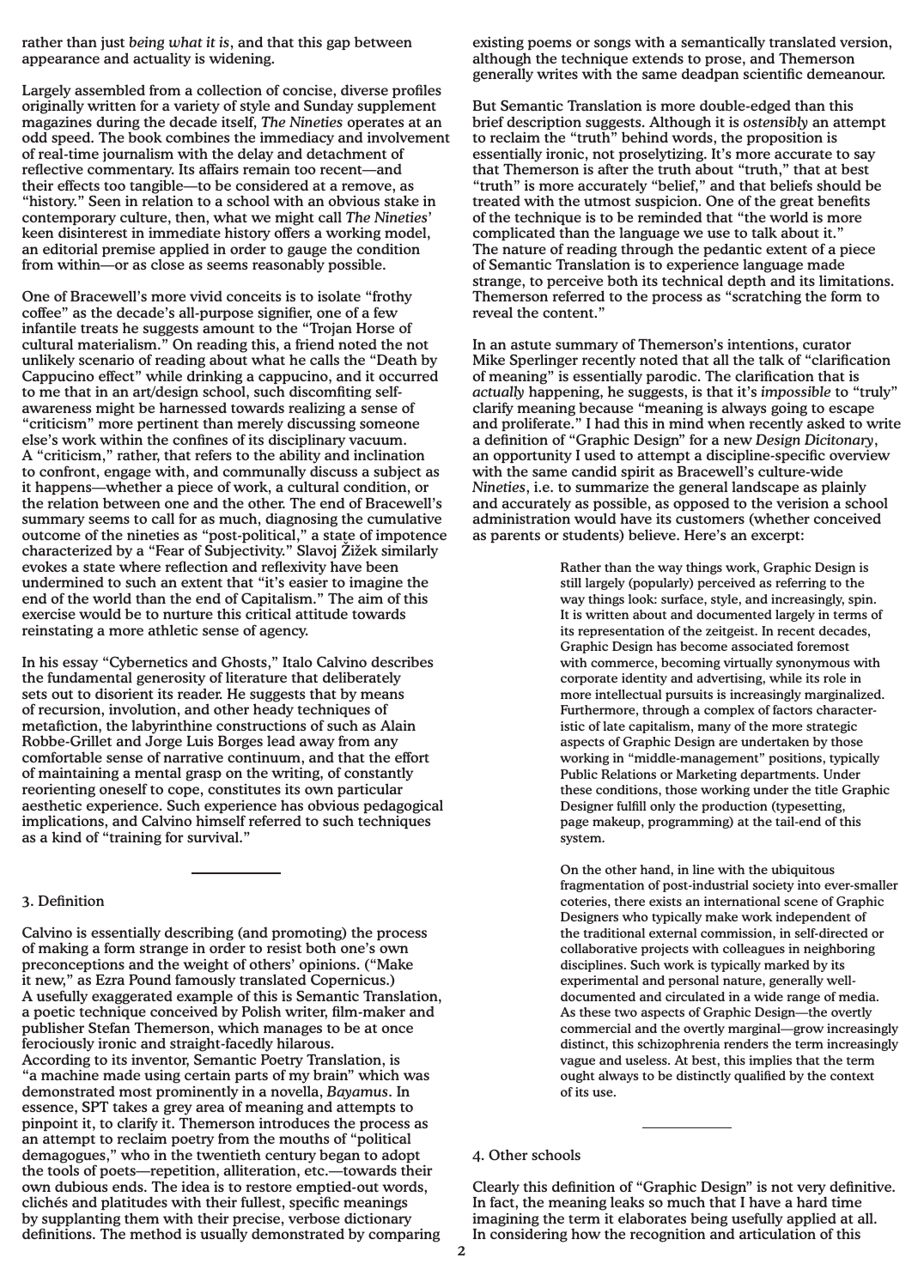confusion might inform an educational program, however, two possibilities suggests themselves. The first is essentially reactionary—to design distinct courses for the overtly commercial and the overtly marginal trajectories, dispensing with the illusion that they are combined. The second is fundamentally progressive—to operate outside these existing possibilities, where the point of a course would be to propose different ways of thinking altogether.

In his book *The Shape of Time*, for example, the art historian George Kubler proposed a model which broke apart and reconstituted the prevailing compartmentalization of the arts. In his new system, architecture and packaging—both essentially containers—were conflated under the rubric "Envelopes," all small solids and containers under "Sculpture," and all work on a flat plane under "Painting." These re-classifications already fell within Kubler's broader call to supplant the regular distinctions of Useless (=art) and Useful (=design) with those of Desirable (=objects that last) and Non-desirable (=objects that don't last). His new system emphasized objects that stood the test of time, regardless of whether they fulfilled a more quantifiable purpose (a hammer) or a less quantifiable one (a painting). Alternatively, in *What is a designer*, the selfdescribed cabinet-maker Norman Potter distinguished between "Things," "Places," and "Messages." As far as I know, neither system was pursued beyond these two books, but they remain useful places to begin the productive destabilization of prevailing classification.

One contemporary model that appears to operate on this principle is Cittadellarte, established in the nineties by the artist Michelangelo Pistoletto in Biella, Italy. The name is a contraction of the Italian words for "city" and "citadel," which amounts to a semantic paradox and an example of Michel Foucault's term "heterotopia." A heterotopia is an actual place (as opposed to a Utopia) which is simultaneously open and shut off (his prime example is a cruise ship), comprised of apparently contradictory facets and therefore outside the norm by definition. Citadellarte's aim is explicit and without irony: to directly question and effect the contemporary role of art in society, operating as a "mediator" between all arts disciplines and other broad social categories, such as economy, politics, science, and education. It is organized into "uffizi," offices with irregular titles like Nourishment, Spirituality and Work, alongside Fashion and Architecture. Participants pass through for varying amounts of time to participate in projects instigated through contact with local businessmen, politicians, economists and so on, and the whole enterprise is couched in global ambition, typified by the many one-liner slogans which Pistoletto employs as catch-all common denominators between insular industries: "Art at the centre of a socially responsible transformation," "Italian enterprise is a cultural mission," or "The artist as the sponsor of thought."

### 5. Group exercise

After reading my dictionary definition of "Graphic Design," a close colleague argued that it was far too subjective, and that it might be useful to observe the extent of that subjectivity by subjecting it to an "objective" Semantic Translation. I passed this task on to a group of design students in California, mainly as an excuse to discuss both how accurate they thought the description was, and what the effect and value of making a "naked" translation might be. The whole block was carved up into individual sentences and randomly assigned. Here's one small excerpt (from my original text):

> Furthermore, through a complex of factors characteristic of late capitalism, many of the more strategic aspects of Graphic Design are undertaken by those working in "middle-management" positions, typically Public Relations or Marketing departments.

In addition, through a group of related circumstances contributing to the descriptions of recent profit-based trade, many of the more carefully planned features of the art or profession of visual communication that combines images, words, or ideas, are undertaken by those earning income at the level just below that of senior administrators, typically those helping to maintain a favorable public image or those in the territorial divisions of an aggregate of functions involved in moving goods from producer to consumer.

The procedure didn't really change my mind about the definition, but the exercise was productive. As so many of the carved-up sentences divvied-out among the students contained the same terms (not least "Graphic Design" itself), when we came to recombine them back into one giant, collectively translated definition, the individual "definitions" of the same word were so diverse that we were forced to decide on one —or rather, to make a single amalgamation of a few. In other words, we were forced to transform a batch of relatively specific meanings into more diffuse, diluted, ambiguous, and abstract ones when combined for broader use—a pratical lesson in the implications of definition and democracy.

Another friend argued that my definition had pulled its punches by stopping short at pointing out the fact that both overtly commercial and overtly marginal poles are equally *impotent*. The former because the kind of work commissioned by and for large corporations (or other predominantly commercial enterprises) has become irreversibly bland and innocuous, stuck in a loop of catering to market-researched demands which are themselves based on desires based on the previous round of market-researched demands, and so on. The latter because its intellectual collateral—personal interest and investment—lacks any social or political motivation and efficacy. In his view, the role of designers has by now rotated 180 degrees from solving problems to creating desires, and whether resulting in commerical or intellectual objects, they are always surplus, unnecessary, and without urgency. He proposes that the designer designs himself a third role, essentially a "research" position, forging purely specultative, immaterial projects outside any obligation to produce objects.

# 6. Well-adjusted

In 2005 the writer David Foster Wallace gave a "commencement speech" at Kenyon College, Ohio. This occasion is an established aspect of higher education in the U.S., traditionally involving some kind of public mentor figure offering wisdom and advice to those about to graduate. Wallace's speech was a characteristic attempt to simultaneously embrace and parody the form, pushing through clichés, cross-examining them in search of some kernel of affirmation and genuine advice behind the empty platitudes. He scratches the form to reveal some content.

The speech begins with a requisite moral epigram, with the difference that Wallace points out the fact that he's beginning with a requisite moral epigram. He continues to refer throughout to the fact that he is *using* the form—making a meta-commencement speech—as well not-quite-apologising for the lack of grandiose wisdom on offer. As the speech progresses, it becomes plain that Wallace is working something out for his own benefit as much as theirs, and so speaks with plain conviction.

So two younger fish are swimming past an older fish who exclaims, "Morning boys! How's the water?" When he has passed, one of the younger fish asks the other, "What the hell is water?" This establishes Wallace's theme: the awareness of self and surroundings, and the task (and difficulty and pain) of maintaining that awareness on a daily basis in Adult World. He comes to settle on a crucial aspect of this awareness: *You* are not the center of the universe but part of a community whose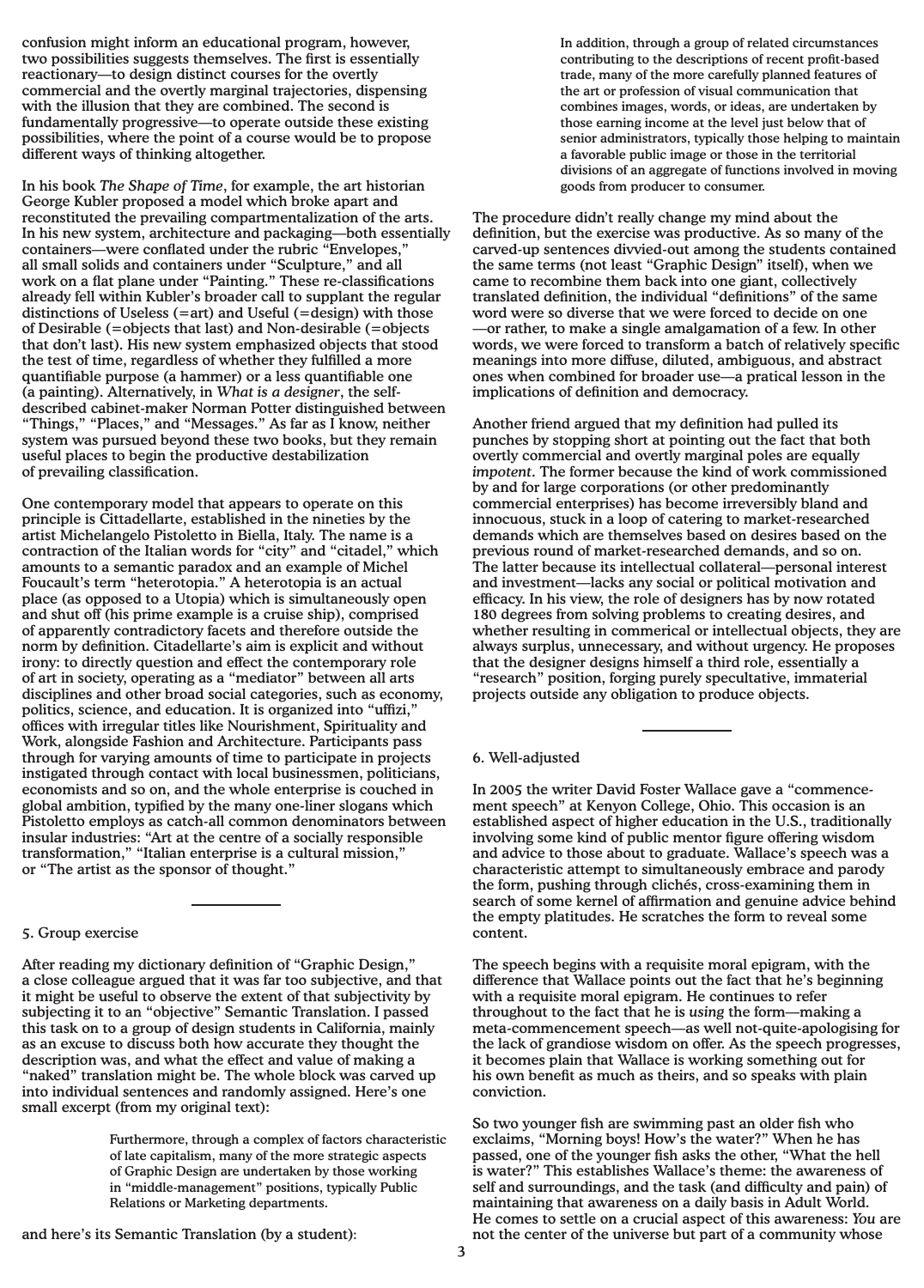individuals have equivalent needs and desires and frustrations. (An idea which is as patently obvious as it is difficult to act as if aware of it.)

This, in turn, is set up to address the question of the actual value—the purpose—of the kind of liberal arts education that the Kenyon students are about to complete. And he delivers an answer, also founded on a cliché: that "learning how to think" turns out to be practical and productive if considered in the sense of teaching oneself the ability (via the humility of realizing one's relationship to a community) of how to choose *what to think about and how to go about doing so*. He proceeds with a drawn-out example of a regular adult evening, exhausted from work, driving to buy groceries for supper, with various petty frustrations met along the way—traffic, muzak, disorganization, screaming kids, rudeness, etc. Our "default setting," he argues, is to see these obstacles as being set up against You in particular, to become frustrated and angry, and to direct that frustration and anger against the others whose existence appears (in this state) to be solely geared towards preventing You from doing what You need to do. The possibility and privilege that this so-called "learning how to think" affords, then, is the realization that in all likelihood everyone around you is experiencing the same, and that you might mold yourself to think and act instead with some degree of benevolence. Wallace short-circuits the apparent triteness of this idea by pointing out how "extraordinarily difficult" it is to achieve such humble self-discipline, and that he is certainly no model example.

Wallace's story is a peculiarly simple example of the day-to-day benefit of self-reflexivity, offered as a mechanism for coping with the adult fact of being "uniquely, completely, imperially alone." This state of quotidian grace, he suggests, is what we mean when we refer to someone as being "well-adjusted."

#### 7. Solitude

In *Abécédaire*, a testimonial interview intended for posthumous screening on French TV, the philosopher Gilles Deleuze discusses his experiences as a teacher. In the first of three distinct moments of unscripted insight, he describes the enormous amount of preperation involved in "getting something into one's head" just enough—to a teetering degree of comprehension—to be able to convey it with the inspiration of live *realization* in front of a class. The preparation, then, amounts to a kind of rehearsal for a performance, at best a form of planned improvisation. If the speaker doesn't find what he's saying of interest, no one else will, and so there must be an element of mutual education in which he (the teacher) is stimulated by learning something at the same time as conveying it. Deleuze insists this shouldn't be mistaken for vanity: it's not a case of finding oneself passionate and interesting, only the subject matter.

Later, Deleuze makes a distinction between schools and movements. A school is a negative force, he suggests, because it is heavy, fixed, and exclusive. It implies rules, leaders, administration, hierarchy, and bureaucracy. A movement by comparison is light, flexible, and open. Less easily defined, it is characterized more by intentions, attitudes, diversions, and the passage of ideas. He gives an example from art history: Surrealism as an example of a "school," with Breton its headmaster imposing rules, excluding personnel, and settling scores, as opposed to Dada as a "movement," a flow of ideas involving many people, places, and forms without apparent hierarchy.

The final example is aligned with Wallace's solitude. Deleuze relates how, in his experience, immature students operate primarily as a consequence of being alone. Lacking the sophistication to think otherwise, "education" is foremost an opportunity to communicate, to share—and those interested in participating are naturally drawn to a "school" which

traditionally represents this opportunity. His job, he says, is to work towards reconciling these students with their solitude, to teach them the benefit of it—and to this end, he attempted to introduce notions or concepts that would *circulate* in a course. Not to establish these ideas, not so they become somthing as definite and ordinary as a "school," but in order that they were and are perpetually manipulated by others, according to a series of unique interests and talents, continuing to circulate —as "movement."

#### 8. Trial & error

Established in Arnhem in 1998, the postgraduate Werkplaats Typografie (Typography Workshop) is an example of an institution founded on apparently ideal conditions. It is officially affiliated to the local art school and so sufficiently state-funded, but remains physically and spiritually autonomous. In theory at least, it seems set up to foster conditions as close to those of Deleuze's idea of "movement" and unlike those of his "school" as I can imagine. As one of its initial clutch of students, and having maintained irregular contact with its teachers and subsequent participants since, I've been able to consider it first and second hand with the detachment of a case study. In fact, I've been asked to write about it for one context or another in handy five year gaps, each an excuse to note my changing ideas about the place, about what has actually happened from its conception to its current incarnation from the inside out.

In 1998, "Incubation of a Workshop" was written from the vantage of an idealistic student in his first year spent in an institution under construction. It's a kind of prose home movie, walking around documenting the essential openness of the place in progress, emphasizing its quirky, homegrown nature, lack of hierarchy and supposed "two-way teaching" between not-quite-teachers and not-quite-students. The founding idea is an art/design school based on "real" (=commissioned) work rather than fictional projects or complete self-direction, because only this connection with the outside provides the "correct sense of requiredness" for substantial, meaningful work.

In 2003, "Some False Starts" was written as the introduction to a book accompanying what its by now mildly jaded author thought was a dubiously young "retrospective" of work at the Stedelijk Museum in Amsterdam. It begins by denouncing the "relentless sugary pitch" and "wide-eyed positivity and woolly moralism" of the former piece, then tries to recount what had actually happened despite those good intentions. Almost hidden in the middle is a tenuous criticism of the establishment's increasing obsession with its image, its "supression of mistakes" which the writer thinks fundamental to any real art/design school. A few arguments and trips are recounted, with each negative offset by a positive. "It was all human enough in the end," he writes. The idealism has shifted to accommodation.

Finally, in 2008, an "Errata" for the school's tenth anniversary book was essentially a reconsideration of such self-aggrandizing which now, it seemed to me, had become a large part of the whole point of the place. In other words, this relentless reflection seemed to have become its defining characteristic: it was now a school about school, about its inner principles rather than outside work. This is manifest not only by their making the book in the first place, but also by the work shown in it, which "runs a small gamut from the very local to the very personal." I used to think this was disappointingly narcissistic or solipsistic, but now I consider it more affirmatively symptomatic of a discipline (or a few blurred disciplines) between states, a little lost, trying to work out what it has been, is, and might become. In lieu of any acceptable work—meaning, I guess, seemingly *worthwhile* work—from the wider world, the overwhelming locality of all the self-initiated books, posters for guest lectures, and flyers for film screenings that pack the book's pages suggest its main purpose is simple community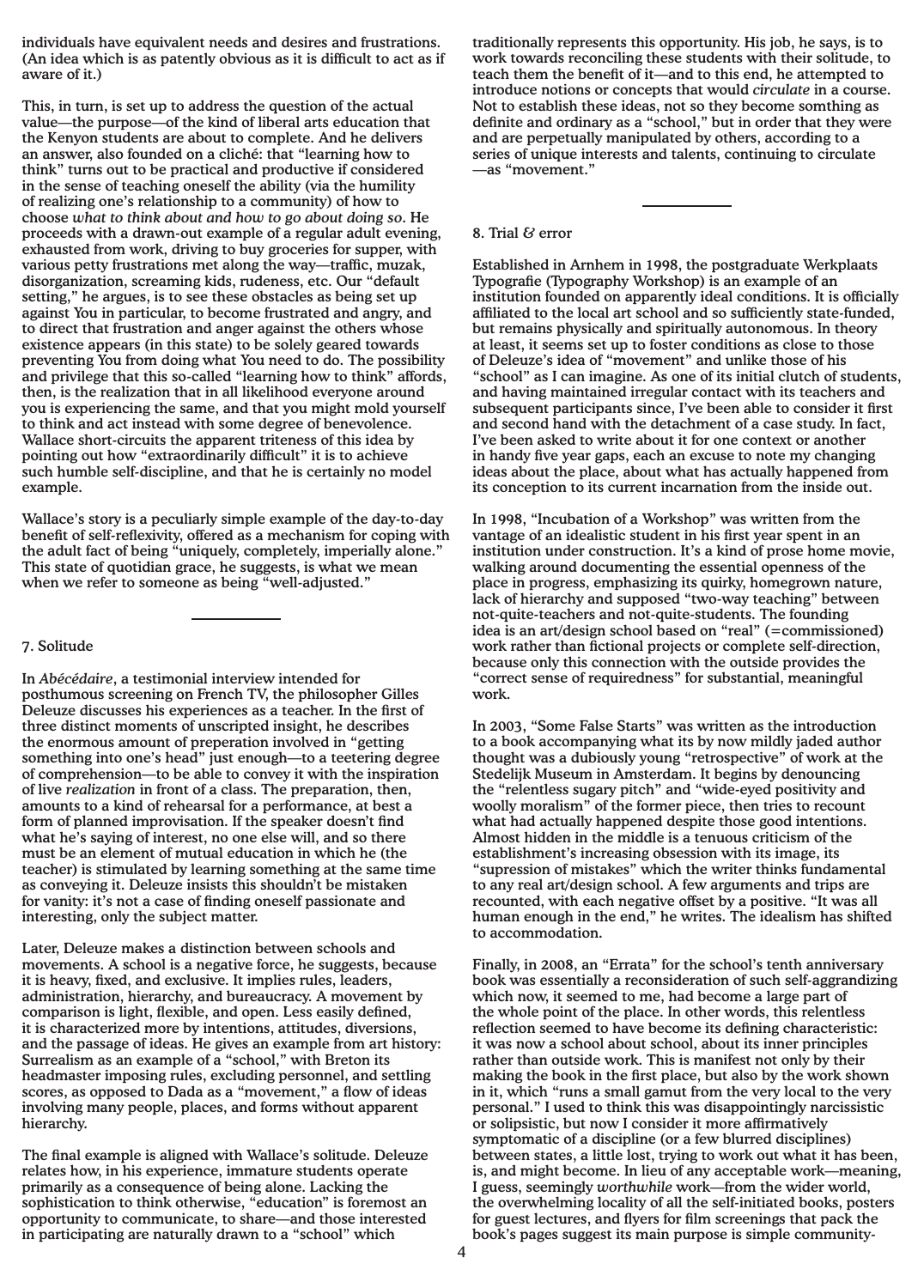building—in search of Deleuze's reconciliation with solitude. This, then, is an example of a school currently experiencing a reflexive reconsideration of its founding discipline. I'm not sure how much the school realizes this itself, or needs to, really, but that's not to say the process mightn't be reasonably recognized and utilized elsewhere.

### 9. The demonstrator

I'm going to end with some incidents from the classroom scenes recounted in Robert M. Pirsig's *Zen and the Art of Motorcycle Maintenance*, which seem to summarize the component attitudes related so far in this document, i.e.

pragmatic ways of dealing with objective facts

the discomfiting observation and articulation of the current condition while participating in it

the deliberate disruption of received wisdom by making it productively strange

the collective redefinition of the situation

to establish a new set of terms

towards a well-adjusted awareness of self and surroundings

the communal participation towards an individual reconciliation with solitude

through trial and error which constitutes a "lesson"

Phaedrus, the autobiographical protagonist of Pirsig's *Zen,*  is assigned to teach rhetoric to a class of undergraduates. Confused by the straightforward problem of how to activate a bunch of apparently lazy and uninterested students, his anger and puzzlement lead him instinctively to devise a "demonstrator"—a task performed in front of the class in which the method of teaching embodies what is being taught. In line with the Werkplaats' maxim *Only real work has the correct sense of requiredness*, Phaedrus *enacts* his bald reconsideration of the question "how to teach?" in front of the students he is trying to teach.

In one particular passage, Phaedrus assigns his class a broad, straightforward task—to write an essay on an aspect of the United States—and becomes preoccupied with one particular girl who, despite a reputation for being serious and hardworking, is in a state of perpetual crisis through not being able to think of "anything to say." He obliquely recognizes in her block something of his own paralysis in not being able to think of "anything to say" back to her by way of advice, and is baffled by his own eventual stroke of insight: "Narrow it down to one street." This advice doesn't work either, but after subsequently suggesting, "Narrow it down further to one building," then out of sheer frustration "one brick," something gives and the student produces a long, substantial essay about the front of the local opera house. From this unwitting experiment Phaedrus reasons that she was blocked by the expectation that she ought to be repeating something already stated elsewhere, and that she was freed by the comic extremity of his suggestion to write about a single brick—for which there was no obvious precedent, therefore no right or wrong way to go about it, and therefore no phantom standard to have to measure up to. By this curious yet perfectly logical method, the student was liberated to see for herself, and to act independently. He performs variations on the exercise with the rest of his class—"Write about the back of your thumb for an hour"—which yield similar results, and lead him to conclude that this implied expectation of imitation is the real barrier to free engagement, active participation and actual learning.

A few similar scenes of fraught but instructive trial and error conclude with his arrival at "quality," the cornerstone of the book's subtitle, "an inquiry into values." Through a series of simple exercises he first proves to the class that they independently recognize quality, because they routinely make basic quality judgements themselves. Then he assigns the question "What is quality?" and counters their angry response that *he* should be telling *them*, not the other way round, by simply admitting that he has no idea and genuinely hoped someone might come up with a good answer. A few days later, however, he does work out a kind of self-annulling definition to the effect that, because quality is essentially characterized by a non-thinking process, and because—conversely—definitions are the product of formal thinking, *quality can not be defined*. This leads him to respond to the eternal student question, "How do I make quality?" with "It doesn't matter *how* as long as it *is* quality!" and to the response, "But how will I know it is?" with "Because you'll just see it—you just proved to me you can make judgements." In other words, the student is forced to make his or her own judgements based on their own inherent sense of quailty—and "it was just exactly this and nothing else," he concludes, "that taught him to write."

To continue an idea alluded to in the first pamphlet, consider a reconstituted art/design foundation course which draws on the kinds of characteristics described in this sequel, one that embraces as much sociology, philosophy and literature as art and design, like the sources paraphrased here. In the space left by outdated notions of art/design education, this new foundation might involve its students self-reflexively designing their own program as an intrinsic part of its instruction—as a movement towards a "critical faculty" in both senses of the term.

\*

Between presenting the above as a talk at Michigan State University in Winter 2008/9 and writing it down a year later, I read Jacques Rancière's *The Ignorant Schoolmaster* in heartening confirmation of the trajectory suggested so far. In line with the rest of the paraphrasing, it seems useful to distill its most relevant aspects here.

Subtitled *Five Lessons in Intellectual Emancipation*, the book primarily tells the story of Joseph Jacotot, a French schoolteacher who, through a kind of inspired accident, discovers that he is able to *teach things he doesn't know himself*. In exile from France following the Restoration, Jacotot was invited to teach a class of students at a university in the Flemish town of Louvain. Because neither party spoke the other's language, Jacotot searched for a common item to use as a teaching tool. He discovered a recent bilingual edition of François Fénelon's adaptation of Homer's *Telemachus*, and set his class the task of reading and discussing it *in French*.

Starting with the first word, relating it to the next, then deducing the relationships between individual letters to form words, words to form sentences, and so on, Jacotot made his students discuss the work they were learning to recite by heart, using the terms they learnt from the text itself. The experiment was a success: within a couple of months his students had a substantial grasp of both the book and the French language. The learning process, Jacotot observed, was played out strictly between Fenelon's intelligence and the students' intelligence, without mediation. The chance experiment led him to conclude that "everything is in everything," a principle that recognizes the fundamental equality and relativity between things. Once something—anything—is learned, it can be compared and related to everything else. Jacotot's role as a "Master" was limited to directing his students' will to learn by asking them to continually respond to a 3-part question: 1. what do you see? 2. what do you think of it? 3. what do you make of it?